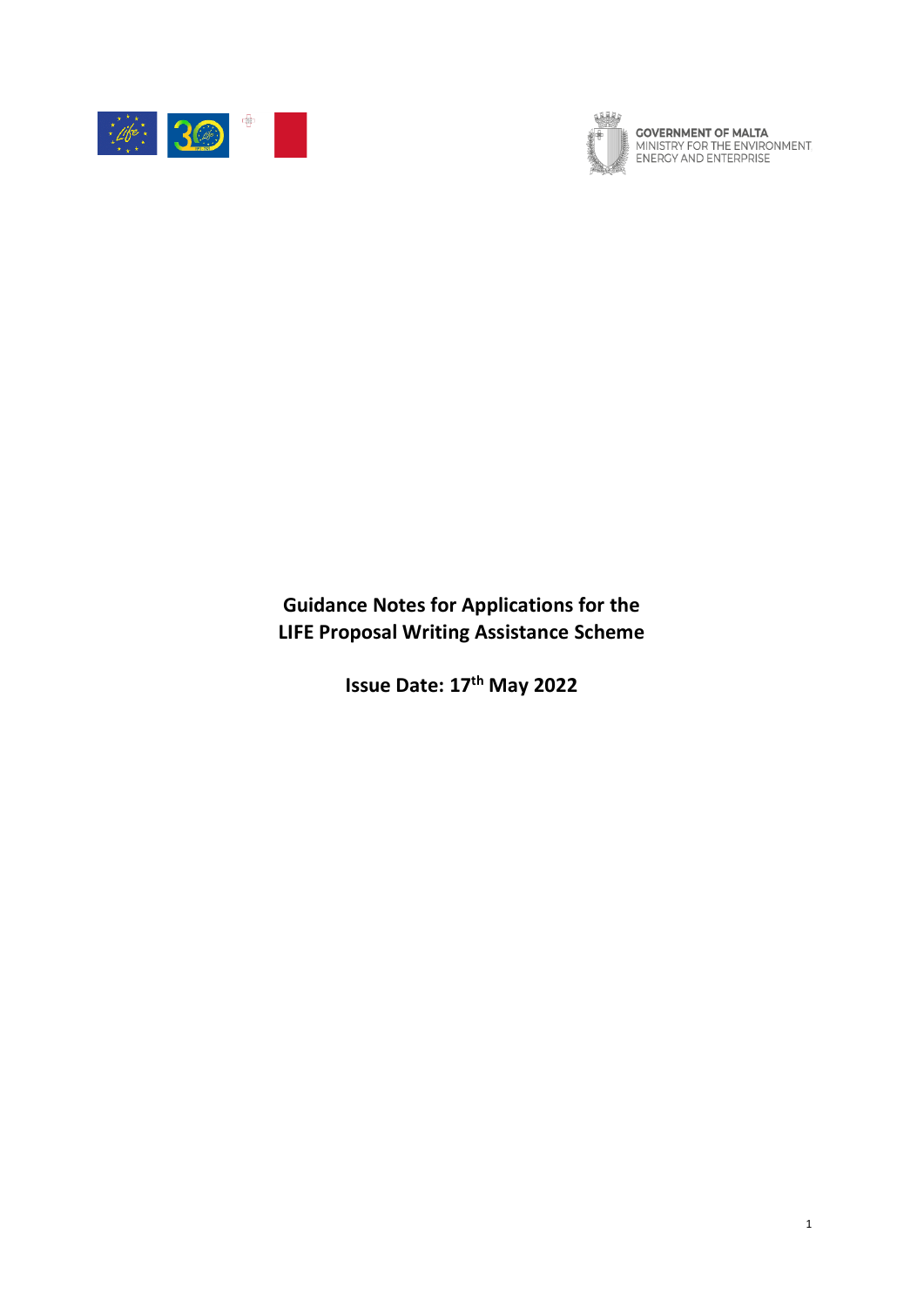# **Table of Contents**

| 1.1 |  |
|-----|--|
|     |  |
| 1.3 |  |
|     |  |
|     |  |
|     |  |
|     |  |
|     |  |
|     |  |
|     |  |
|     |  |
|     |  |
|     |  |
|     |  |
|     |  |
|     |  |
|     |  |
|     |  |
|     |  |
|     |  |
|     |  |
|     |  |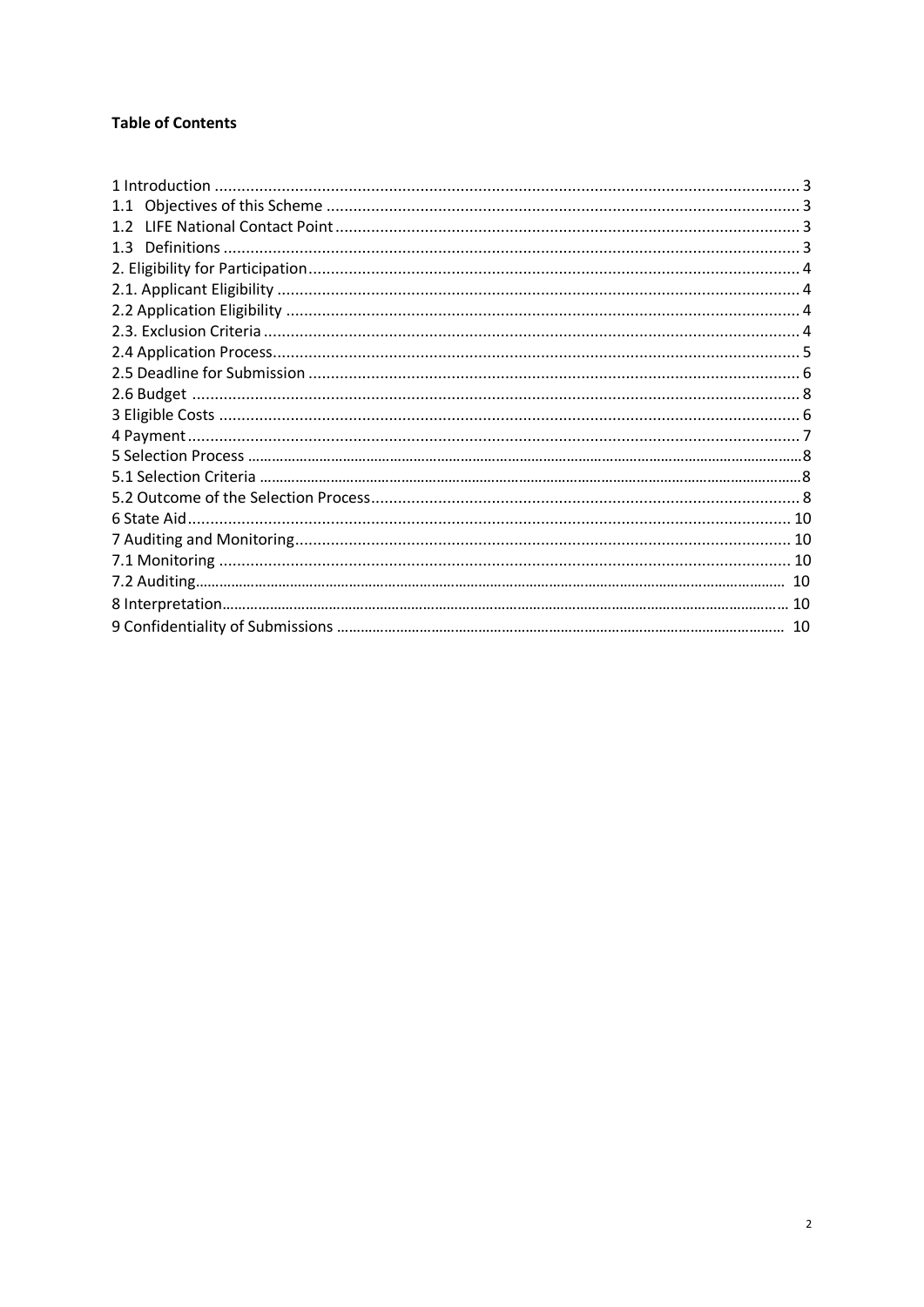## <span id="page-2-0"></span>**1. Introduction**

The LIFE Proposal Writing Assistance Scheme is offered by the Ministry for the Environment, Energy and Enterprise (hereinafter referred to as "MEEE") to increase participation in LIFE projects by voluntary organisations. MEEE understands the challenge faced by voluntary organisations with regard to capacities and the time that can be allocated to the application process for LIFE. Hence, through this Scheme, MEEE is offering eligible voluntary organisations the opportunity of a financial grant to outsource the writing of the project proposal with a view to securing a successful application under the LIFE Programme.

## **1.1. Objective of this Scheme**

The aim of this Scheme is to support voluntary organisations in the submission of their project proposal to the LIFE programme by providing the means to finance professional consultancy services from service providers to write their project proposal. Through this Scheme, the project idea of the voluntary organisation can therefore be developed by experts, thus increasing the chances of a successful LIFE application.

Priority shall be given to project proposals which cover the priority areas below:

- Measures and Management of Natura 2000 Sites;
- Climate Change Mitigation and Adaptation;
- Green Infrastructure;
- Energy Efficiency;
- Renewable Energy
- Waste Management and/or Marine Litter; and/or
- Afforestation.

## **1.2. LIFE National Contact Point**

Any questions or clarifications regarding this Scheme are to be addressed to the:

LIFE National Contact Point Ministry for the Environment, Energy and Enterprise 6, Qormi Road, Santa Venera

Ms Rachella Muscat Email: [life.meee@gov.mt](mailto:life.meee@gov.mt) Tel: 2331 6232

## **1.3. Definitions**

In this Scheme, unless the context otherwise requires, the term:

"Applicant" means any voluntary organisation eligible to apply in terms of these Guidelines and which consequently applies for funding under this Scheme;

"Letter of Intent" refers to a document outlining the understanding between MEEE and a voluntary organisation which provides the basis for future legally binding agreements (in this case, an official letter of approval).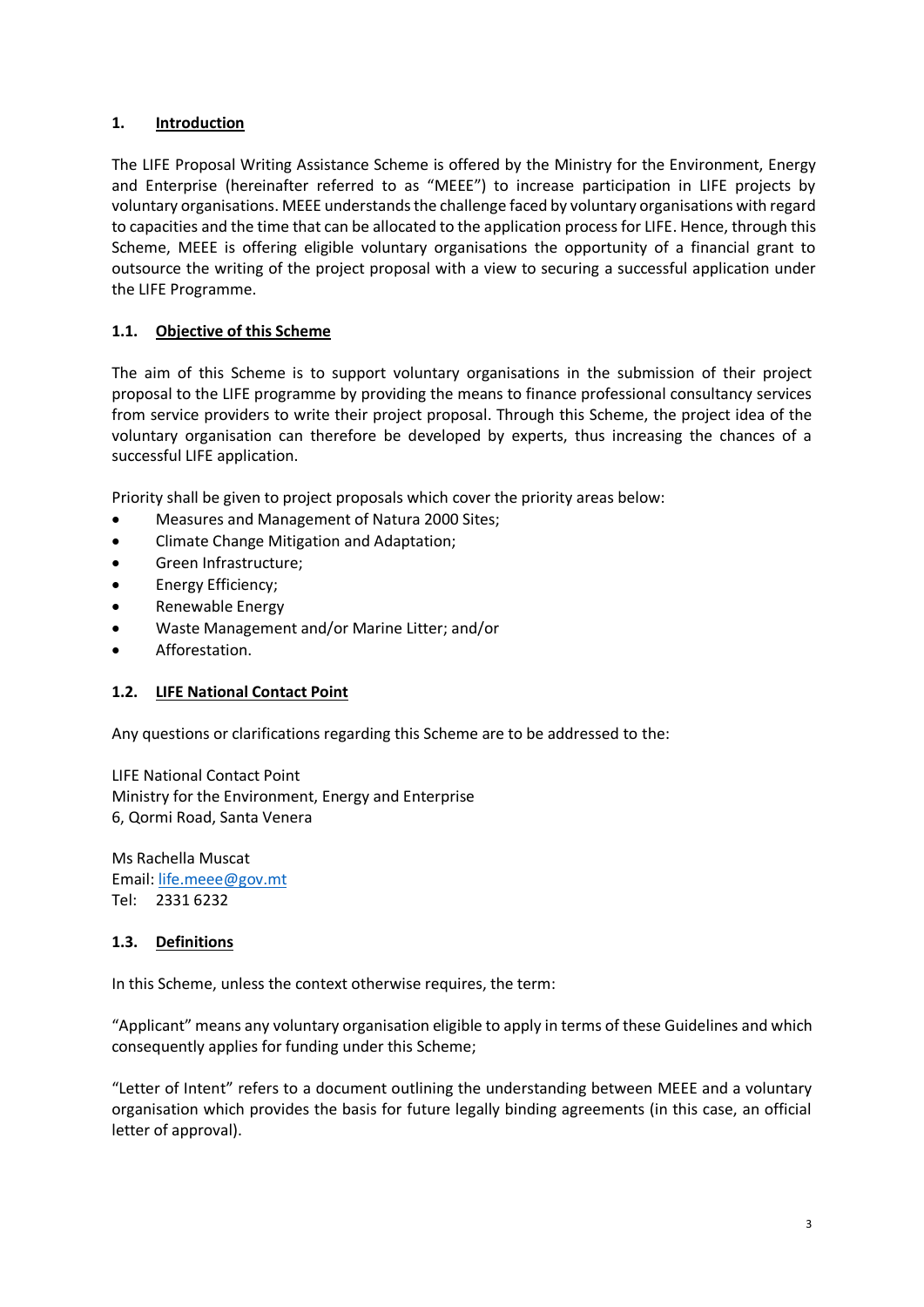## **2. Eligibility for Participation**

## **2.1 Applicant Eligibility**

This Scheme is offered to voluntary organisations, as a single legal entity, that fulfil the below requirements:

- Applicants must be an established non-Government, non-profit voluntary organisation in the Maltese territory; and
- Applicants must be duly enrolled with the Commissioner for Voluntary Organisations and must be compliant with the provisions of the Voluntary Organisations Act (Cap 492 of the Laws of Malta) and its subsidiary legislation.
- Applicants must also be the Coordinating Beneficiaries in subsequent submitted proposals under the LIFE Programme.

Funding under this Scheme is made available on the basis that the Applicant has not benefitted, and will not benefit, from any other grant or financial incentive of whatever nature, applied for and/or utilised for the same project proposal as that subject of the funding requested under this Scheme.

The above provisions are applicable to Applicants both at the date of deadline and until such time when funding is due to be granted.

## **2.2 Application Eligibility**

An application shall be considered eligible for funding under this Scheme if:

- the duly filled in application form is successfully submitted through the online submission platform and within the established deadline;
- the submitted application form is complete and includes all relevant supporting documentation;
- the submitted application form is coordinated by an eligible voluntary organisation that satisfies the eligibility criteria of Clause 2;
- Applicants requesting assistance under this Scheme are the Coordinating Beneficiary in the proposal;
- consultancy services chosen by the applicant voluntary organisation are those to be rendered from a registered company in an EU country.

## <span id="page-3-0"></span>**2.3 Exclusion Criteria**

An application shall not be considered under this Scheme if:

- the project proposal has been already granted any EU/national funding, even if in part;
- any of the eligible/applicant criteria are not met;
- the Applicant is bankrupt, subject to insolvency or winding-up procedures; its assets are being administered by a liquidator or by a court; it is in an arrangement with creditors; its business activities are suspended, or it is in any analogous situation arising from a similar procedure provided for under EU or national laws or regulations;
- it has been established by a final judgement or a final administrative decision that the Applicant is in breach of its obligations relating to the payment of taxes or social security contributions in accordance with the applicable law;
- it has been established by a final judgement or a final administrative decision that the Applicant is guilty of grave professional misconduct by having violated applicable laws or regulations or ethical standards of the profession to which the applicant belongs, or by having engaged in any wrongful intent or gross negligence, including, in particular: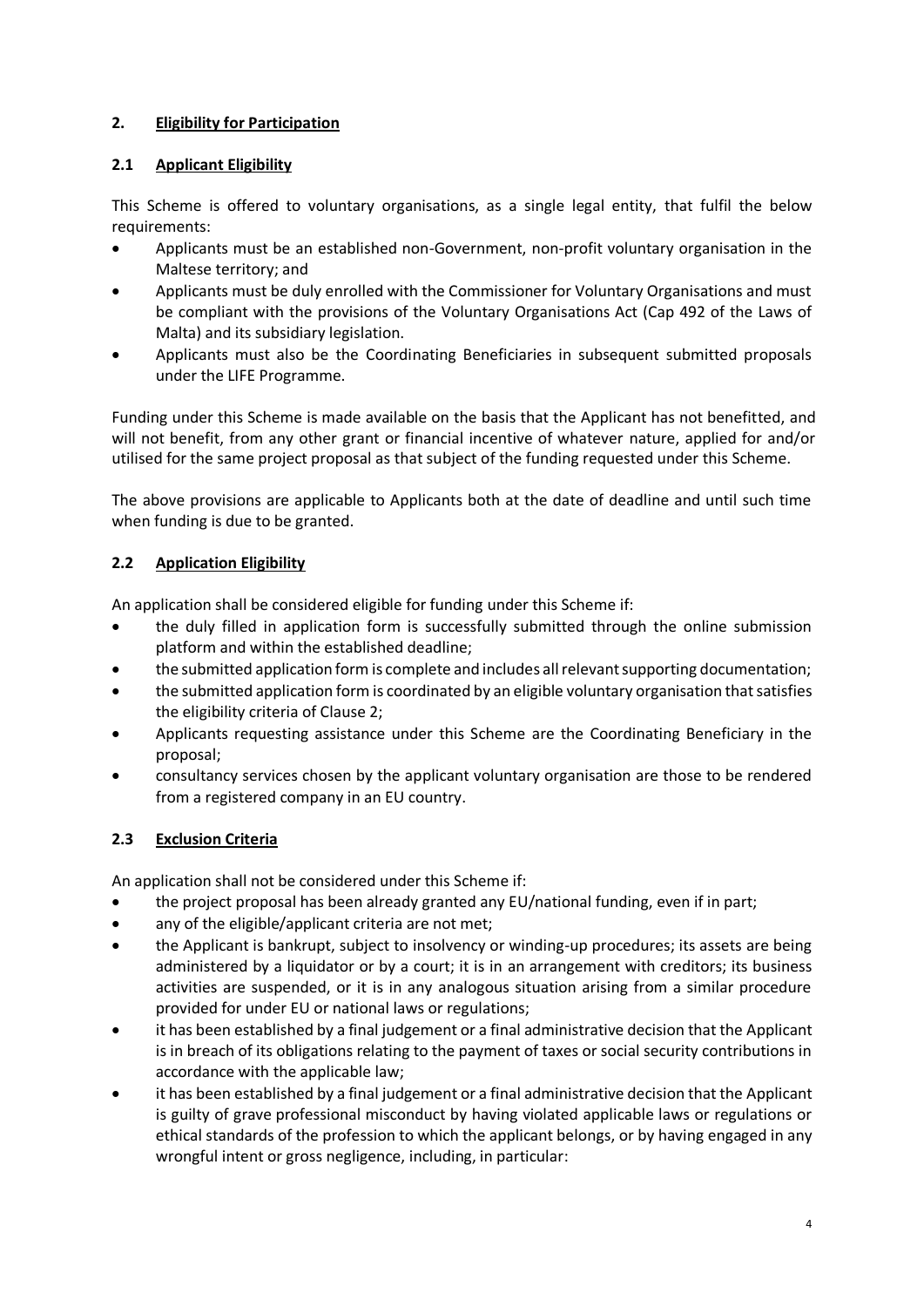- (i) fraudulently or negligently misrepresenting information required for the verification of the absence of grounds for exclusion or the fulfilment of eligibility or selection criteria or in the performance of a contract, a grant agreement or a grant decision;
- (ii) entering into agreement with other applicants with the aim of distorting competition;
- (iii) violating intellectual property rights;
- (iv) attempting to influence the decision-making process of the MEEE during the award procedure;
- (v) attempting to obtain confidential information that may confer upon it undue advantages in the award procedure.
- it has been established by a final judgement that the Applicant is guilty of fraud, corruption, conduct related to criminal organisation, money laundering or terrorism financing, terrorist offences or offences linked to terrorism activities, child labour or other offences concerning trafficking in human beings;
- the Applicant has shown significant deficiencies in complying with main obligations in the performance of a contract, a grant agreement or a grant decision financed by the Union's budget, which has led to its early termination or to the application of liquidated damages or other contractual penalties, or which has been discovered following checks, audits or investigations by an authorising officer, OLAF or the Court of Auditors.

### **2.4 Application Process**

Applicants are to submit an e-application form, as explained below. Prospective applicants are to note that only soft copies submitted via the online portal will be accepted. Applications in hard copy, whether submitted by mail, by hand or by any other means will not be accepted. Likewise, applications via pen-drive, cd or other digital storage means will not be accepted.

All relevant information and documentation will need to be submitted with the application form for the form to be considered for further processing. It is the responsibility of the Applicant to ensure that all requested information and documents are duly provided.

The e-application form is to include:

- the information and experience of the voluntary organisation;
- a summary of the project idea and how it addresses LIFE priorities and national priorities;
- three (3) quotes, company information, and experience in EU projects from prospective consultancy service providers with a justification for their preferred choice.

Only one (1) online application for each project proposal shall be submitted by the voluntary organisation. However, a voluntary organisation can submit applications for different project proposals.

Should it be necessary, the Ministry for the Environment, Energy and Enterprise reserves the right to request additional information not included in these Guidance Notes from the Applicant and/or from the chosen service provider where it is justified for the aims of implementing this Scheme in compliance with applicable laws and regulations.

Further details on the application process may be published on the website [www.environment.gov.mt.](http://www.environment.gov.mt/)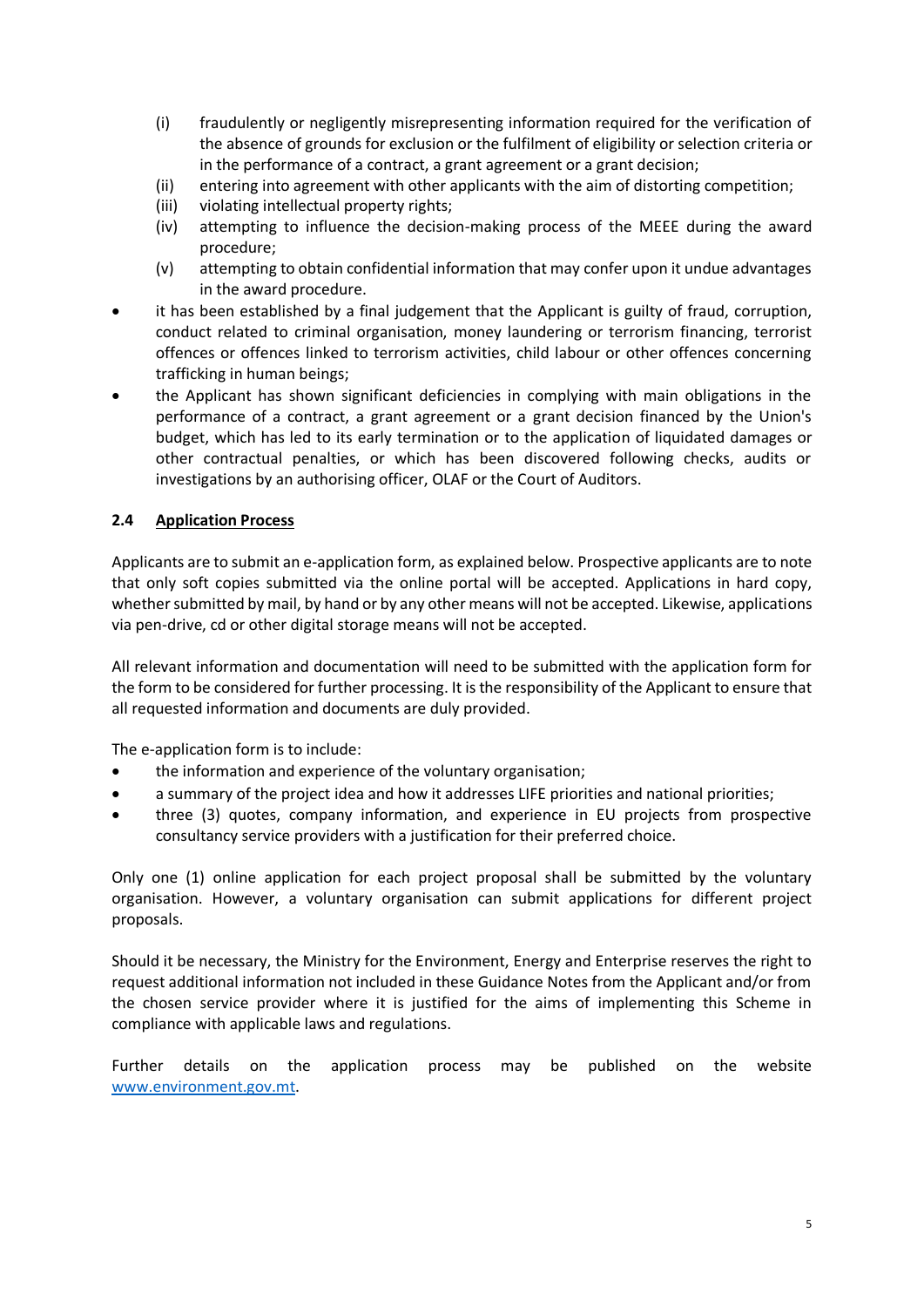### *Step One: Access the Website:*

- For the online application, access the webpage link: [www.environment.gov.mt.](http://www.environment.gov.mt/)
- $\checkmark$  If not yet registered, Applicants must first register with the VO Funding Portal (VO Funding [Portal\)](https://www.vofunding.org.mt/) before proceeding to step 2.
- $\checkmark$  Search for the LIFE Proposal Writing Assistance Scheme call.
- $\checkmark$  Read the related guidelines which will assist in the filling and submission of the relevant application form.

#### *Step Two: Fill Out the Online Form, which includes:*

- Applicant details and VO registration number
- ✓ Description of the Voluntary Organisation
- $\checkmark$  Selection of national priorities areas covered by the project proposal
- $\checkmark$  Selection of LIFE priority project topic/s covered in the proposal idea
- $\checkmark$  Summary of the project proposal and its impacts
- $\checkmark$  Information about the selected service provider
- **Declarations**

### *Step Three: Submit the Application*

Click the link to upload the necessary documents:

- 1. Profit and Loss statements of the previous year (2021);
- 2. VO Certification of Enrolment;
- 3. Previous LIFE evaluation synthesis report (if applicable);
- 4. Three (3) quotes from potential service providers proposal writers in line with the Public Procurement Regulations (Legal Notice 352 of 2016 as amended);
- 5. Prospectus and CV/s as proven track record of the service providers.

## **2.5 Deadline for Submissions**

The online application shall open on the **17 th May 2022** and shall close on the **25th July 2022**.

Any submissions received after the deadline shall not be considered.

Applicants under this Scheme must keep in mind that any service provider engagement and work undertaken before the Letter of Intent is signed by the Ministry for the Environment, Energy and Enterprise shall not signify a commitment on behalf of the MEEE in terms of this Scheme.

Thus, it is advisable that the application form of the Proposal Writing Assistance Scheme is sent well in advance of the deadline in order to offer enough time for the engaged service provider to provide the desired outcome. Prospective applicants are strongly advised to avoid submitting applications on the last days of the Scheme to maximise the timeframe that the Applicant has to ensure that the project idea is submitted to the European Commission's LIFE programme on time.

#### **2.6 Budget**

The total maximum budget available for the running of this Scheme is €50,000.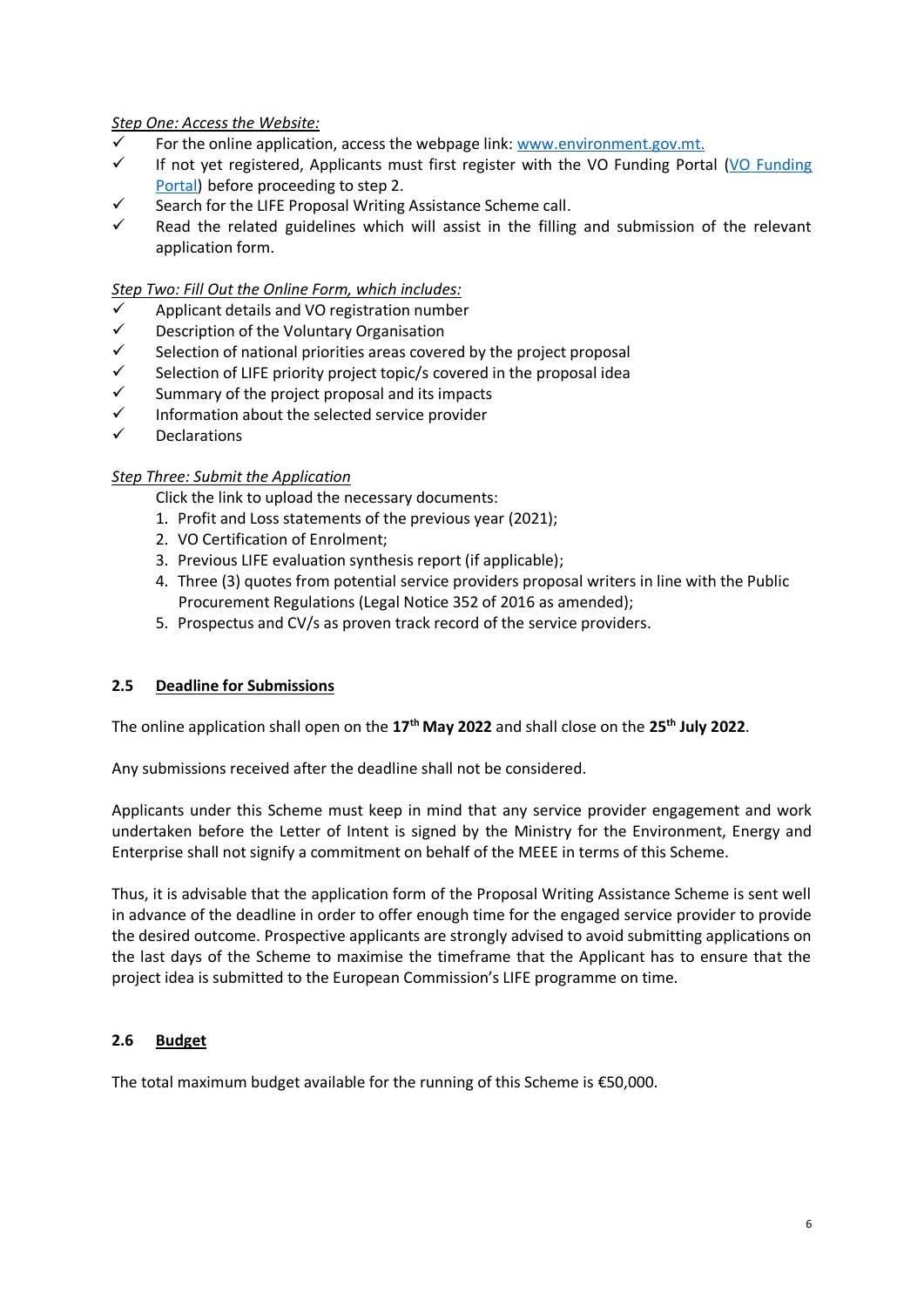## **3. Eligible Costs**

Eligible costs under this Scheme shall be limited to the costs related to the fees of service providers to assist the Applicants with the proposal writing for submission to a LIFE call. The indicated costs will be reimbursed at 100% up to a maximum of €5,000, subject to the criteria and the result of the selection process referred to in these Guidelines.

Costs shall be considered eligible if they are:

- to be incurred solely by the beneficiary and from the voluntary organisation's main account;
- those resulting from the engagement of a service provider which is according to the procurement procedures outlined in these guidelines;
- to be backed up by original supporting documents;
- strictly those covering and related to proposal writing and not any project management services;
- those incurred during the eligible time period, which is from the date of the Letter of Intent provided by MEEE to the date of submission of the project proposal to the European Commission.

Engagement of consultancy services prior to receipt of the Letter of Intent will not be considered an eligible expense.

Expenses related to recoverable Value Added Tax (VAT) are also considered as ineligible costs.

The Applicant/Beneficiary organisation must follow fair procurement regulations and must also provide evidence that the services to be rendered are value for money by obtaining a minimum of three (3) quotations and by providing the track record of the selected service provider. The Applicant is required to provide MEEE with the three (3) quotations obtained for the proposal writing service. The cheapest option will need to be chosen (except for specific scenarios where the cheapest option is not possible. In such cases, a justification shall need to be provided and this shall be subject to prior approval from the MEEE.)

The Applicant must consider that no conflict of interest exists with the chosen proposal writer/s. A conflict of interest (COI) exists if the appointed service provider:

- stands to benefit directly if the proposal is positively evaluated. Providing market research information to the applicant will not be considered a COI;
- has a family/ personal relationship with any person representing the Applicant;
- is involved in the management of the Applicant organisation or is an employee of the same organisation.

An Applicant who receives this grant may not be in receipt of any other Government or European Union funding for the writing of the same project proposal. To avoid the risk of double-funding, the applicant must indicate in the relevant section of the application form, the sources and the amounts of any other funding received or even applied for the same project.

## **4. Payment**

Applicants will be provided the quoted sum, within the maximum capping of €5,000, for engaging the proposal writing as agreed with MEEE following the successful application to the Scheme.

Payment of the grant to the voluntary organisation will be made following the provision of a fiscal invoice (exclusive of VAT) from the consultancy service and a receipt from the European Commission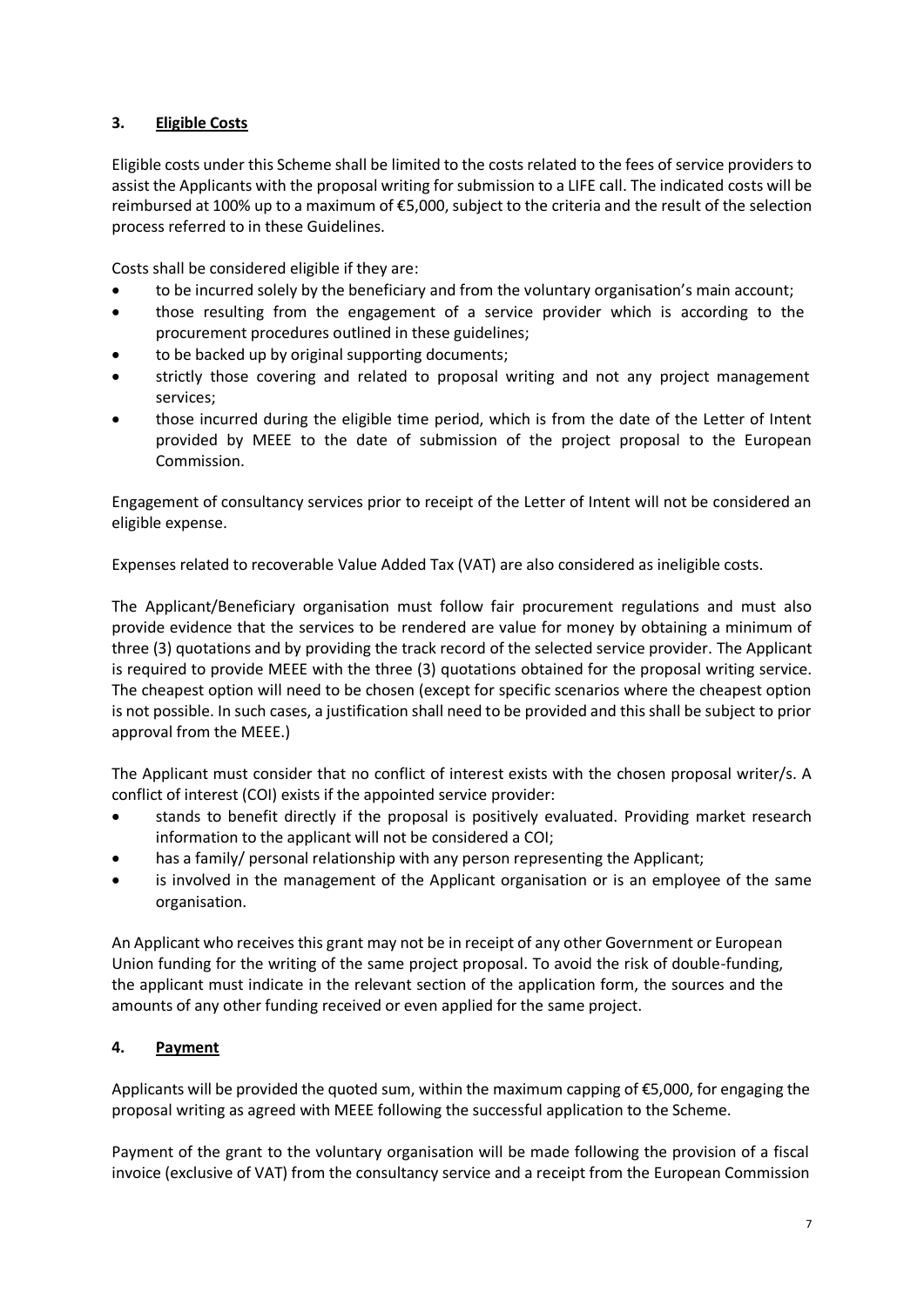confirming that the project proposal was submitted for funding consideration under the LIFE Programme.

MEEE will process the payment to the voluntary organisation within ten (10) working days.

It shall be the responsibility of the voluntary organisation to ensure that full payment is provided to the service provider and MEEE shall not be held responsible in any way for any default in payments to service provider.

### **5. Selection Process**

#### **5.1 Selection Criteria**

The appraisal of applications submitted shall be undertaken by a Project Selection Committee appointed for the purpose by MEEE and against the criteria hereunder:

|                                                                             | <b>Maximum</b> | <b>Criteria</b>                                                                  |
|-----------------------------------------------------------------------------|----------------|----------------------------------------------------------------------------------|
|                                                                             | <b>Mark</b>    |                                                                                  |
| Degree of Convergence with                                                  | 30             | Applicant is required to:                                                        |
| <b>Established Priority Areas</b>                                           |                | • explain how the proposal will adhere to the principles of                      |
| namely:<br>(i)<br>Nature<br>and                                             |                | LIFE;                                                                            |
| Biodiversity;<br>Circular<br>(ii)                                           |                | • highlight a specific call or sub-programme being applied<br>for; and           |
| Economy and Quality of Life;                                                |                | • ensure adherence to one or more of the priority areas                          |
| Climate<br>(iii)<br>Change                                                  |                | described in these guidelines.                                                   |
| Mitigation and Adaptation;<br>(iv) Clean Energy Transition                  |                |                                                                                  |
|                                                                             |                |                                                                                  |
| <b>Contribution</b><br><b>National</b><br>to<br><b>Policies and Targets</b> | 50             | Applicant is required to highlight, with reference to official<br>documentation: |
|                                                                             |                | • the specific policies that the project proposal aims to                        |
| Measure and<br>namely:<br>(i)                                               |                | contribute to; or                                                                |
| Management of Natura 2000                                                   |                | • the specific target they aim to reach.                                         |
| sites; (ii) Climate Change                                                  |                |                                                                                  |
| Mitigation and Adaptation;                                                  |                |                                                                                  |
| (iii) Green Infrastructure; (iv)                                            |                |                                                                                  |
| Efficiency;<br>Energy<br>(v)<br>Renewable Energy; (vi) Waste                |                |                                                                                  |
| Management and/or Marine                                                    |                |                                                                                  |
| Litter; (vii) Afforestation                                                 |                |                                                                                  |
|                                                                             |                |                                                                                  |
| <b>Financial</b><br>and<br><b>Operational</b>                               | 10             | Applicant must show that they will have sufficient financial                     |
| Capacity                                                                    |                | and human resources for the setting up of appropriate                            |
|                                                                             |                | management and legal structures to complete the project                          |
|                                                                             |                | if their proposal is successful.                                                 |
| <b>Evaluation</b><br>of<br>Proposed                                         | 10             | The preferred consultancy service will be evaluated against                      |
| <b>Consultancy Service</b>                                                  |                | previous experience in EU funded projects and their                              |
|                                                                             |                | prospectus/CV.                                                                   |
| <b>Total</b>                                                                | 100            |                                                                                  |

<span id="page-7-0"></span>Applicants must pass a total score of 60 to be considered for assistance through this Scheme.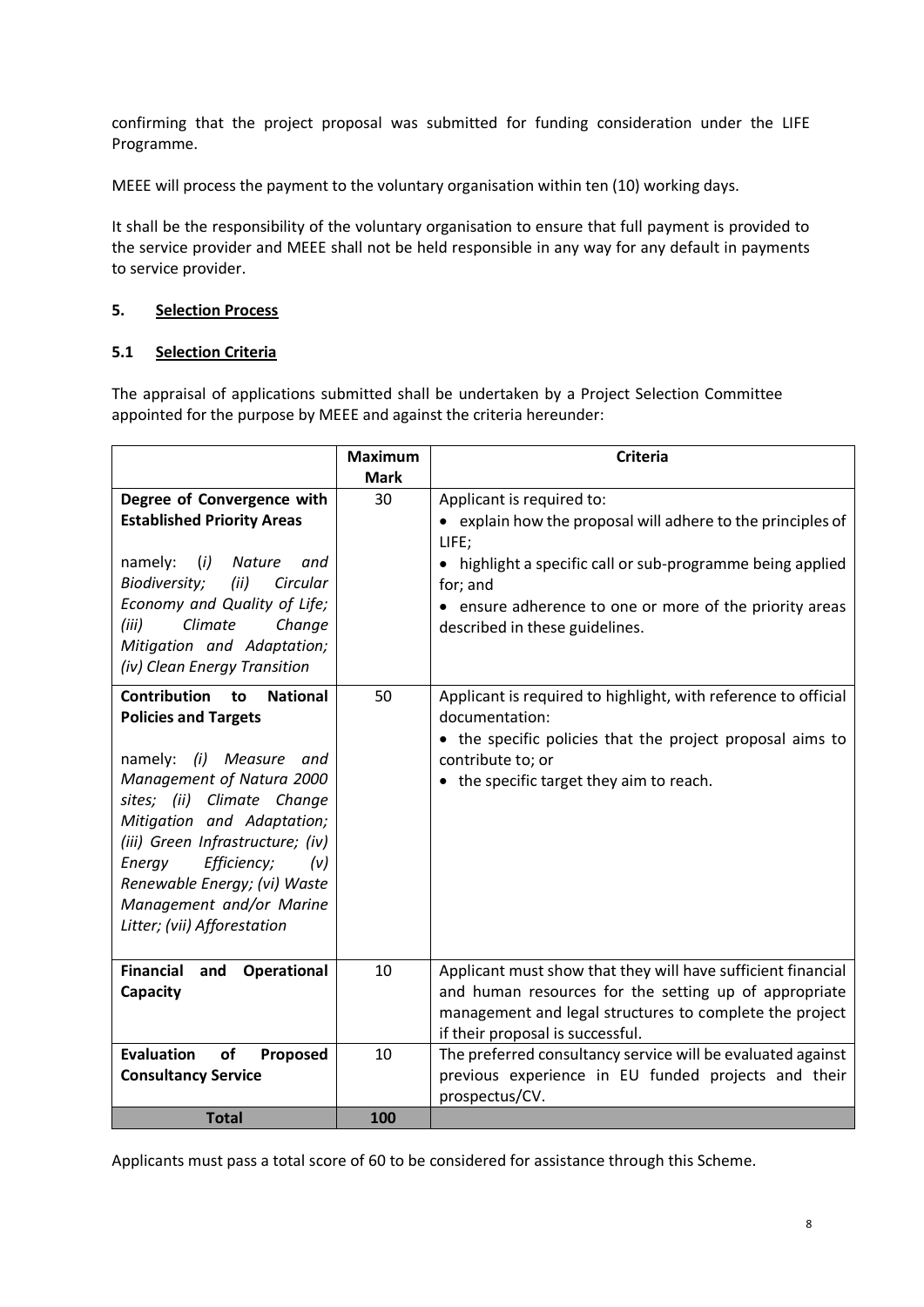### <span id="page-8-0"></span>**5.2 Outcome of the Selection Process**

The Scheme will operate according to a systematic process from the submission to the outcome of the application.

The NCP at MEEE shall be responsible for the timely notification of applicants of the outcome of their application.

In the case the application is successful the MEEE shall provide the successful voluntary organisation with a Letter of Intent using the full legal name of the organisation, the key contact, the name of the selected proposal writing service and the amount that will be guaranteed by MEEE. The period of eligible expenses begins on the date of the Letter of Intent.

In the case that the application is unsuccessful, the NCP shall provide the overall scores given by the Project Selection Committee. Unsuccessful applicants may appeal the decision within five (5) days of the result by sending an appeal in writing, outlining the area of contention, to [life.meee@gov.mt.](mailto:life.meee@gov.mt)

Any appeal will be reviewed by an Appeals Committee made up of officials who were not involved in the project selection process. The appeal shall be decided, within ten (10) days, after a review of the complaint. The NCP shall be informed whether the original decision will be reversed or upheld. The decision on the appeal shall be final.

<span id="page-8-1"></span>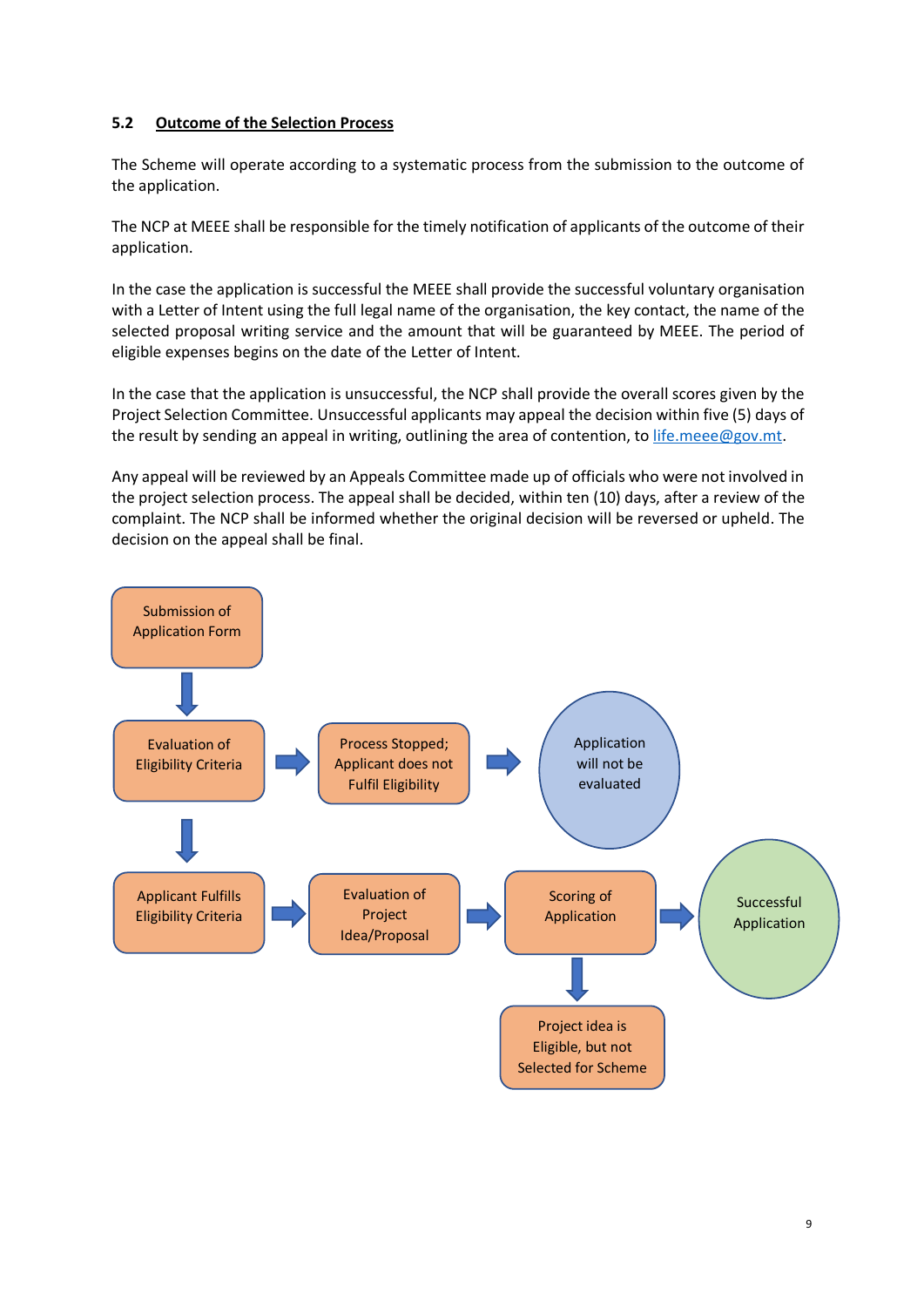## **6. State Aid**

The grant is applicable to eligible applicants that do not carry out an economic activity within the meaning of Article 107 TFEU. The project under the EU LIFE Programme proposed by the eligible applicant should also not give rise to an economic activity.

In the case where the eligible applicant carries out an economic activity within the meaning of Article 107 TFEU and/or the proposed project would give rise to an economic activity, the grant will be awarded in line with State aid rules.

## **7. Auditing and Monitoring**

## <span id="page-9-0"></span>**7.1 Monitoring**

In accepting the grant, a beneficiary is expected to:

- ensure that the consultancy service is engaged and able to commence work to meet the deadlines in due time for submission of the project proposal to the EU LIFE calls as listed below:
	- Strategic Integrated Projects (SIPs) and Strategic Nature Projects (SNAPs): Concept notes: **8 th September 2022** Full proposals: **7 th March 2023**
	- Standard Action Projects (SAPs) for circular economy and quality of life, nature and biodiversity, climate change mitigation and adaptation sub-programmes: **4 th October 2022**
	- LIFE Action Grants for clean energy transition sub-programme: **16th November 2022**
- ensure that all funds are used in line with the conditions of the Scheme.

MEEE shall have the right to review any documentation pertaining to the beneficiary organisation in relation to the grant obtained and to take any action as it considers appropriate if the relevant procedures and safeguards are not observed.

## <span id="page-9-1"></span>**7.2. Auditing**

Beneficiaries may be required to provide proof that the grant has been used correctly and in accordance with the provisions of this Scheme.

Beneficiaries must also retain all documentation pertaining to the funded project, as well as original fiscal invoices and receipts, for a period of up to two (2) years and submit them when and as requested.

If it is shown that an application, or any terms of agreement (or the inclusion or omission of any such terms), were vitiated or influenced by incorrect, misleading or fraudulent information or assurance, or by a breach of rules or regulations, MEEE shall have the right to revoke the scheme agreement or parts thereof, or to amend its terms, as it deems appropriate, as well as to recover any funds or seek any other appropriate redress. MEEE shall not be liable for any ensuing damage or inconvenience suffered by the beneficiary or third party. MEEE shall also have the right to take further action in the event of fraud or other malicious circumstance.

## <span id="page-9-2"></span>**8. Interpretation**

This document endeavours to establish comprehensive and unambiguous rules governing participation in this initiative. However, should circumstances arise where the provisions herein